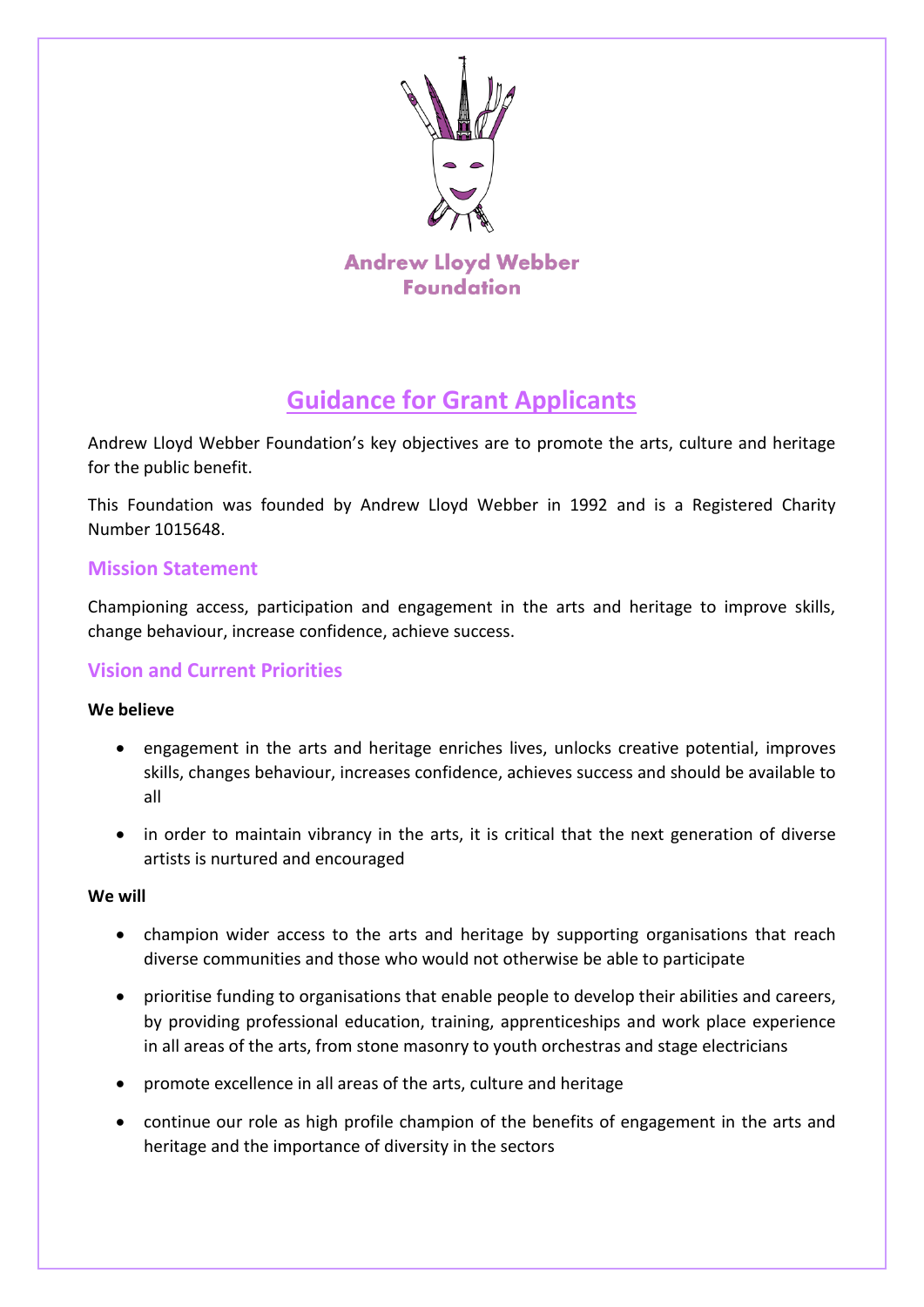#### **We will have particular regard to the following criteria when considering your application:**

- Your work aligns with Andrew Lloyd Webber Foundation's charitable objectives.
- Your work directly benefits those who would not otherwise be able to participate in arts, culture and heritage, either due to lack of funding or access to the provision in other identifiable ways.
- The extent to which your work makes a real difference to people's lives.
- The ongoing benefit that will be achieved.
- The quality of the activity in relation to the arts, culture or heritage.
- The quality of the skills that will be taught.
- Your organisation is well managed and the work is delivered by qualified and experienced professionals.
- Your organisation has a creditable history of being successful in its objectives.
- It can be demonstrated that the project is viable and sustainable.
- The budget provided shows a realistic outcome.

We will support project costs, including staff salaries and overheads. We can provide unrestricted funding to registered charities.

Please note that if your application is for a heritage project, we would expect it to be defined to a particular part of that project.

#### **Who We Fund**

- 1 Registered Charities, or not-for-profits e.g. Companies Limited by Guarantee, constituted community groups. Companies limited by shares are only eligible to apply if the grant is treated as restricted and will not make a profit for the organisation.
- 2 Organisations that can be validated and provide their most recent set of accounts no more than 18 months old
- 3 Organisations that comply with all statutory laws and regulations relating to the work they will deliver and have Employers and Public Liability insurance in place

All our giving is published on [360Giving](https://insights.threesixtygiving.org/file/a003W000001B7PzQAK) and detailed examples of projects funded can be found on our website [www.andrewlloydwebberfoundation.com](http://www.andrewlloydwebberfoundation.com/)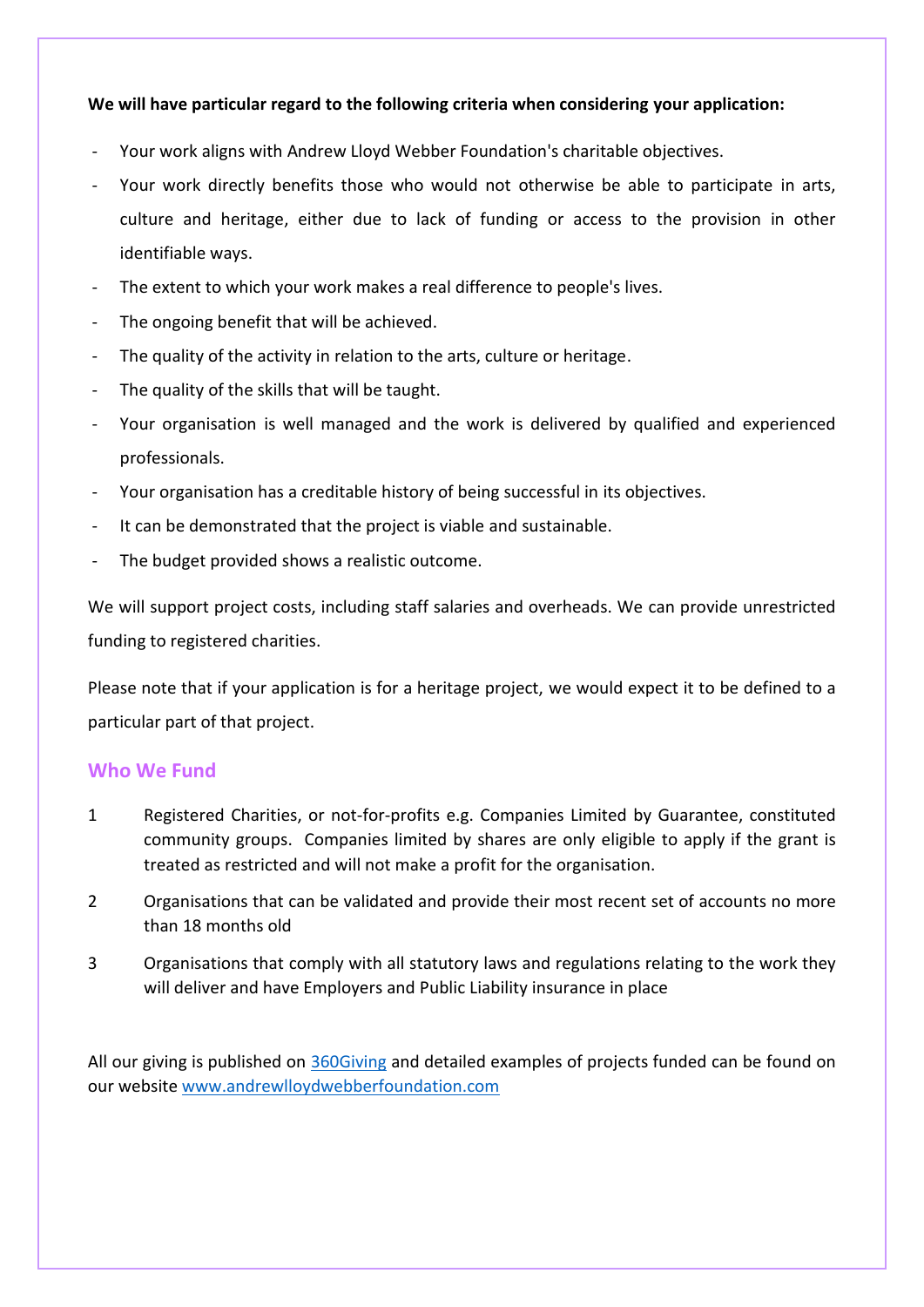# **Arts and Culture**

The Foundation recognises the power of arts to raise aspiration, build communities and provide a vibrant and fulfilling culture in which to live. We want to support the diversity and financial sustainability of the arts and ensure the widest range of people can participate.

#### Funding Priorities

#### **Performing Arts (music, theatre, dance)**

#### **We support work that:**

- Provides, enhances and enriches education in the arts
- Unlocks creative potential and develops skills to access a career in the performing arts
- Uses the arts to develop life skills
- Equips the next generation to manage a sustainable career
- Introduces young people to the arts and provides opportunities for progression
- Provides professional training or development
- Breaks new ground to solve the problem or uses tried and tested models to drive positive social change in a new way

#### **Applicants Must:**

- Demonstrate professional training/development
- Have an accessible recruitment or engagement process that works to encourage participation and breakdown potential barriers for participants
- Demonstrate the pathway for progression and any wider social impact of the project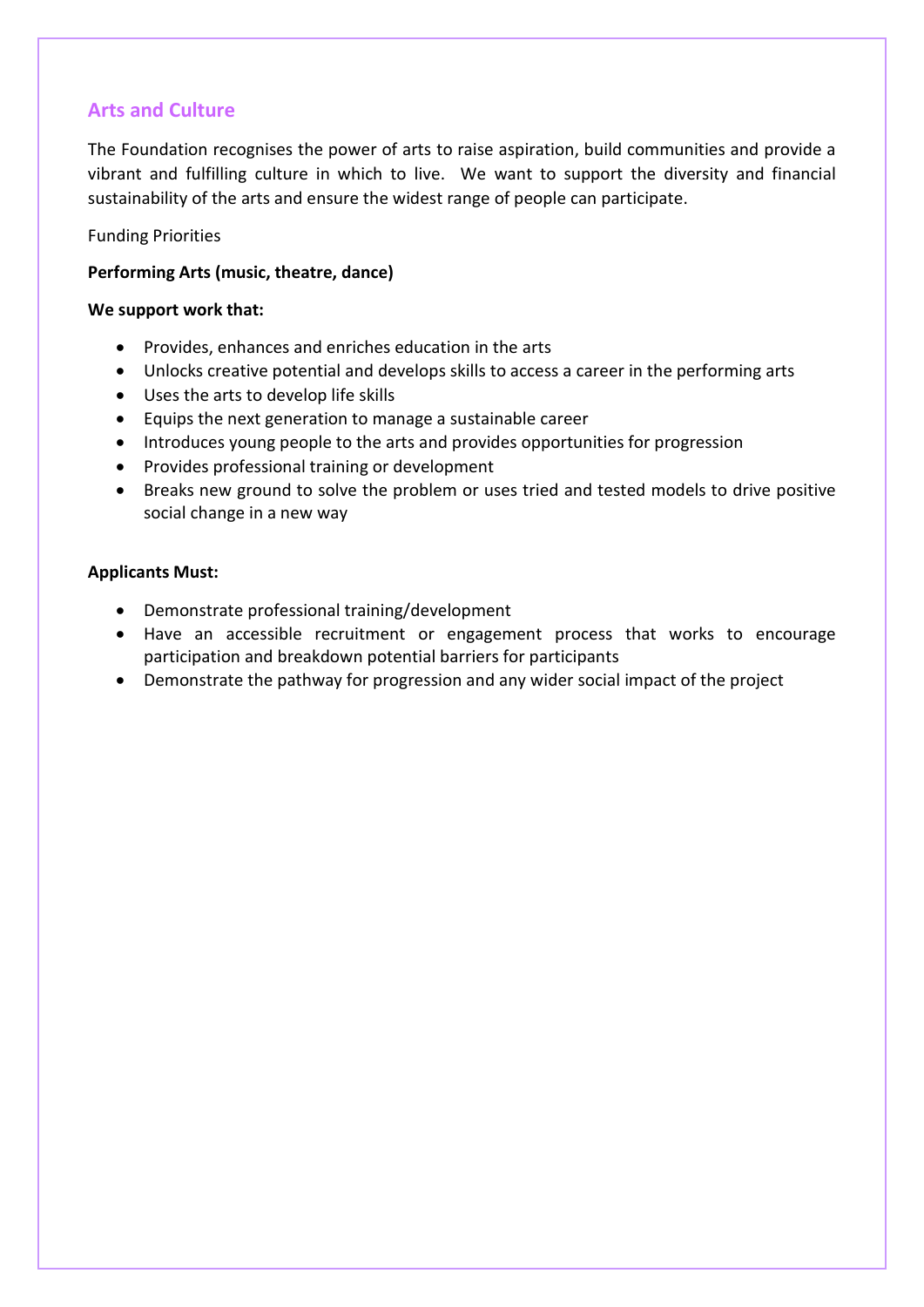## **Heritage**

The Foundation wants to support the heritage sector to be sustainable and diverse, we want to support the sector to make sure that the widest range of people can participate and learn skills to ensure that traditional heritage skills continue to be developed and retained for future generations.

Funding Priorities

#### **Heritage**

#### **We support work that:**

- Provides, enhances and enriches education in heritage skills
- Develops skills to unlock access to a career in the heritage sector.
- Supports development within a career in the heritage sector
- Equips the next generation to manage a sustainable career
- Introduces young people to heritage and the opportunities for progression
- Provides professional training or development
- Breaks new ground to solve the problem or uses tried and tested models to drive positive social change in a new way

#### **Applicants Must:**

- Demonstrate professional training/development
- Have an accessible recruitment or engagement process that works to encourage participation and breakdown potential barriers for participants
- Demonstrate the pathway for progression and any wider social impact of the project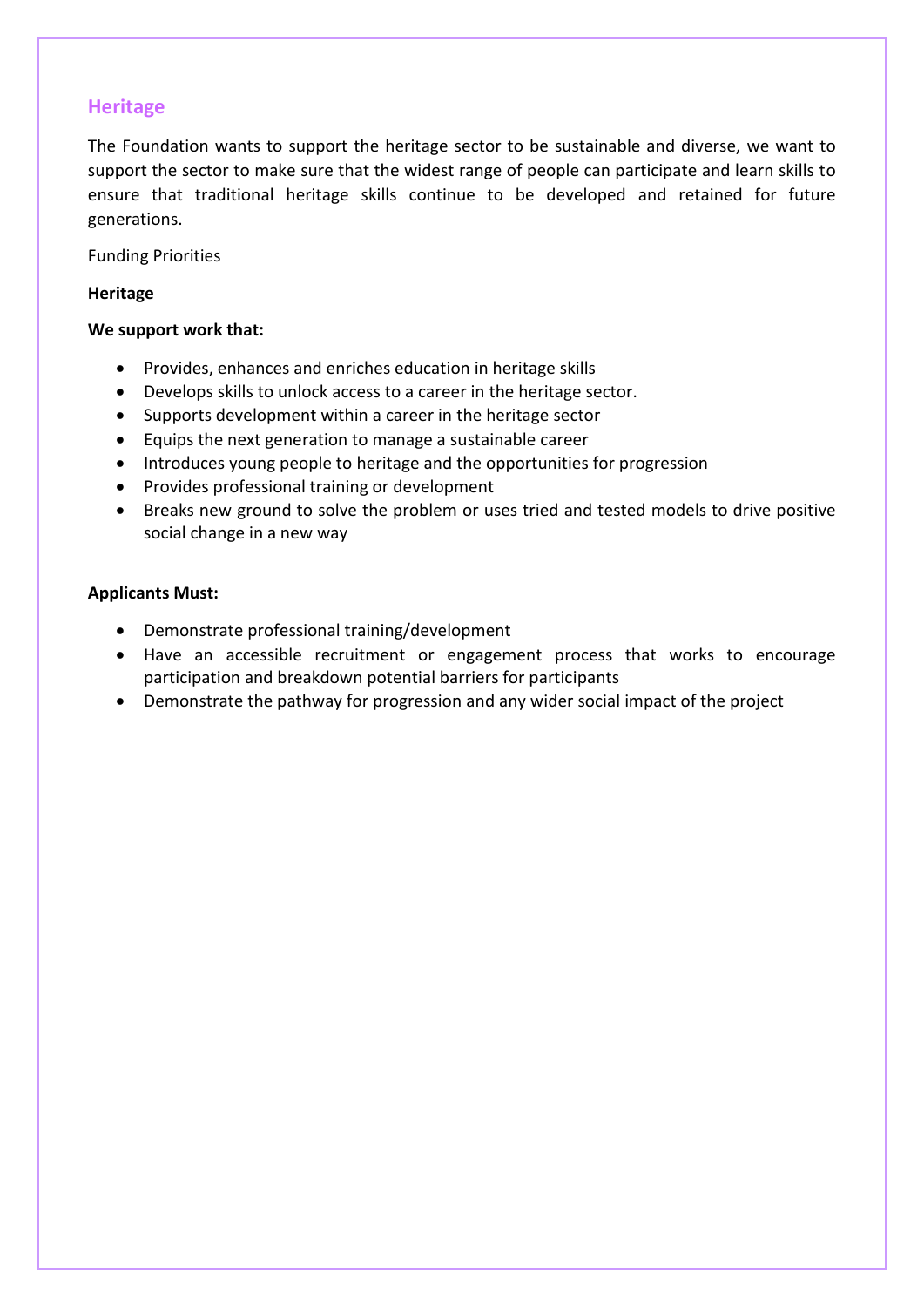# **Preparing your application**

| We will prioritise<br>applications focusing on<br>one of these three key<br>areas | Organisations and projects increasing diversity in the arts and heritage by<br>1)<br>breaking down social, economic and geographical barriers, encouraging<br>engagement and providing high quality training to young people aged under<br>25, eg youth theatres, youth orchestras, side-by-side music initiatives, music<br>therapy groups, music in prisons, heritage skill training.<br>Organisations and projects providing specialist training and work-place<br>2)<br>experience and apprenticeships for emerging artists and newly graduated<br>professionals, eg theatre director schemes, actor mentoring and training,<br>heritage building craft apprentices and training schemes, young composer<br>schemes, writers' workshops.<br>3)<br>Organisations and projects unlocking access to high quality arts and heritage<br>education and training for a significant number of people |                        |                        |
|-----------------------------------------------------------------------------------|--------------------------------------------------------------------------------------------------------------------------------------------------------------------------------------------------------------------------------------------------------------------------------------------------------------------------------------------------------------------------------------------------------------------------------------------------------------------------------------------------------------------------------------------------------------------------------------------------------------------------------------------------------------------------------------------------------------------------------------------------------------------------------------------------------------------------------------------------------------------------------------------------|------------------------|------------------------|
|                                                                                   |                                                                                                                                                                                                                                                                                                                                                                                                                                                                                                                                                                                                                                                                                                                                                                                                                                                                                                  |                        |                        |
|                                                                                   |                                                                                                                                                                                                                                                                                                                                                                                                                                                                                                                                                                                                                                                                                                                                                                                                                                                                                                  |                        |                        |
| Amounts that can be<br>applied for                                                | Up to £5,000 per year                                                                                                                                                                                                                                                                                                                                                                                                                                                                                                                                                                                                                                                                                                                                                                                                                                                                            | Up to £10,000 per year | Up to £25,000 per year |
| <b>Grant Duration</b>                                                             | Up to 3 years                                                                                                                                                                                                                                                                                                                                                                                                                                                                                                                                                                                                                                                                                                                                                                                                                                                                                    |                        |                        |
| Outcomes                                                                          | Outcomes should be specific, measurable, achievable, relevant and time<br>specific                                                                                                                                                                                                                                                                                                                                                                                                                                                                                                                                                                                                                                                                                                                                                                                                               |                        |                        |
| <b>Match Funding</b>                                                              | The trustees encourage applicants to have secured some additional funding for<br>the project                                                                                                                                                                                                                                                                                                                                                                                                                                                                                                                                                                                                                                                                                                                                                                                                     |                        |                        |
| Funding agreement<br>restrictions                                                 | Only one Andrew Lloyd Webber Foundation grant can be held by any one<br>organisation at any time                                                                                                                                                                                                                                                                                                                                                                                                                                                                                                                                                                                                                                                                                                                                                                                                 |                        |                        |
| <b>Repeat Funding</b>                                                             | Repeat finding to the same organisation will not be considered until at least 24<br>months from the last grant payment                                                                                                                                                                                                                                                                                                                                                                                                                                                                                                                                                                                                                                                                                                                                                                           |                        |                        |
| Reporting                                                                         | We will require an update at end of project and after each year for repeat<br>funding. This can be on an ALWF standard report or a report on activity prepared<br>for another funder or for internal purposes.                                                                                                                                                                                                                                                                                                                                                                                                                                                                                                                                                                                                                                                                                   |                        |                        |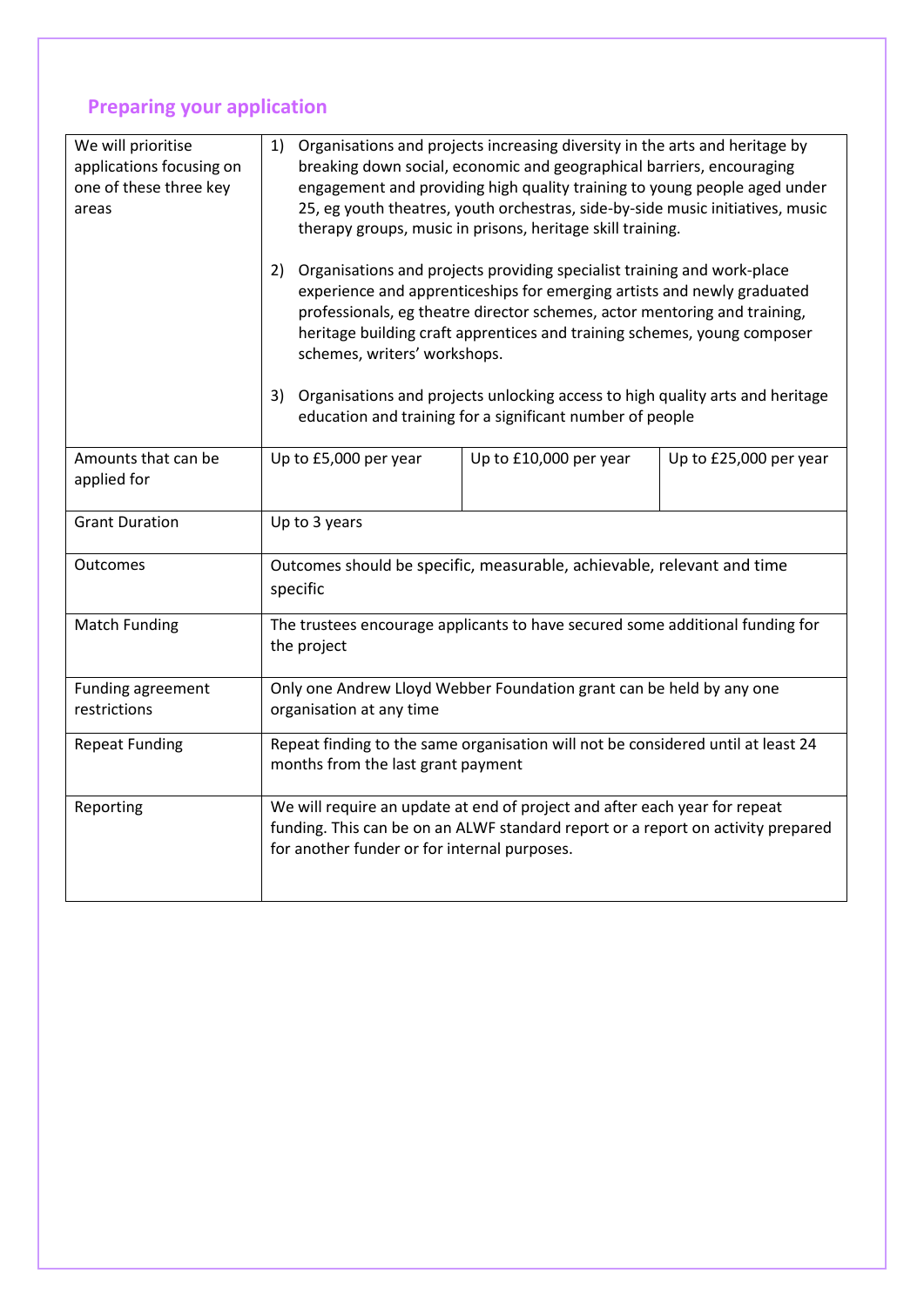## **How to Apply**

Read the application guidance and complete our preliminary questions on the website to make sure you are eligible for funding

1) If you are eligible, you will be asked to complete a short Stage 1 online application telling us about your organisation and the work you would like us to fund

If your work is a potential fit, we will arrange a conversation to learn more about how we can help

2) If your work is a good fit, we will invite you to submit a Stage 2 online application where you will be asked for further details of your work.

This funding round opens on 6 December 2021 and the deadline for all Stage 1 applications to be received is midnight on 15 February 2022. We encourage you to submit your Stage 1 application as soon as possible and not wait until the deadline. The deadline for Stage 2 applications will be 31 March 2022 and funding decisions will be made in May 2022.

#### **Before Applying:**

Make sure your project is focused on the arts, culture or heritage.

Make sure you have read all the guidance and reviewed examples of previous grants awarded on our website to make sure your project fits our criteria for funding.

**To make your online application go to:** [www.andrewlloydwebberfoundation.com/application](http://www.andrewlloydwebberfoundation.com/application)

#### **If you are invited to make a Stage 2 application**

#### **We will ask you for:**

- More information about your project including information on why the project is needed
- A clear plan of the activities and what they will achieve
- Information about the participants
- Details of the relevant leaders who will manage and run the project
- Your plans to make the work last beyond the lifespan of the project
- Evidence of previous success of the project
- Details of any other funding obtained towards the project

#### **Other information required:**

#### Project Budget

Latest audited annual accounts

Confirmation of your policies on Equity, Diversity and Inclusion (EDI), Safeguarding and managing your carbon footprint